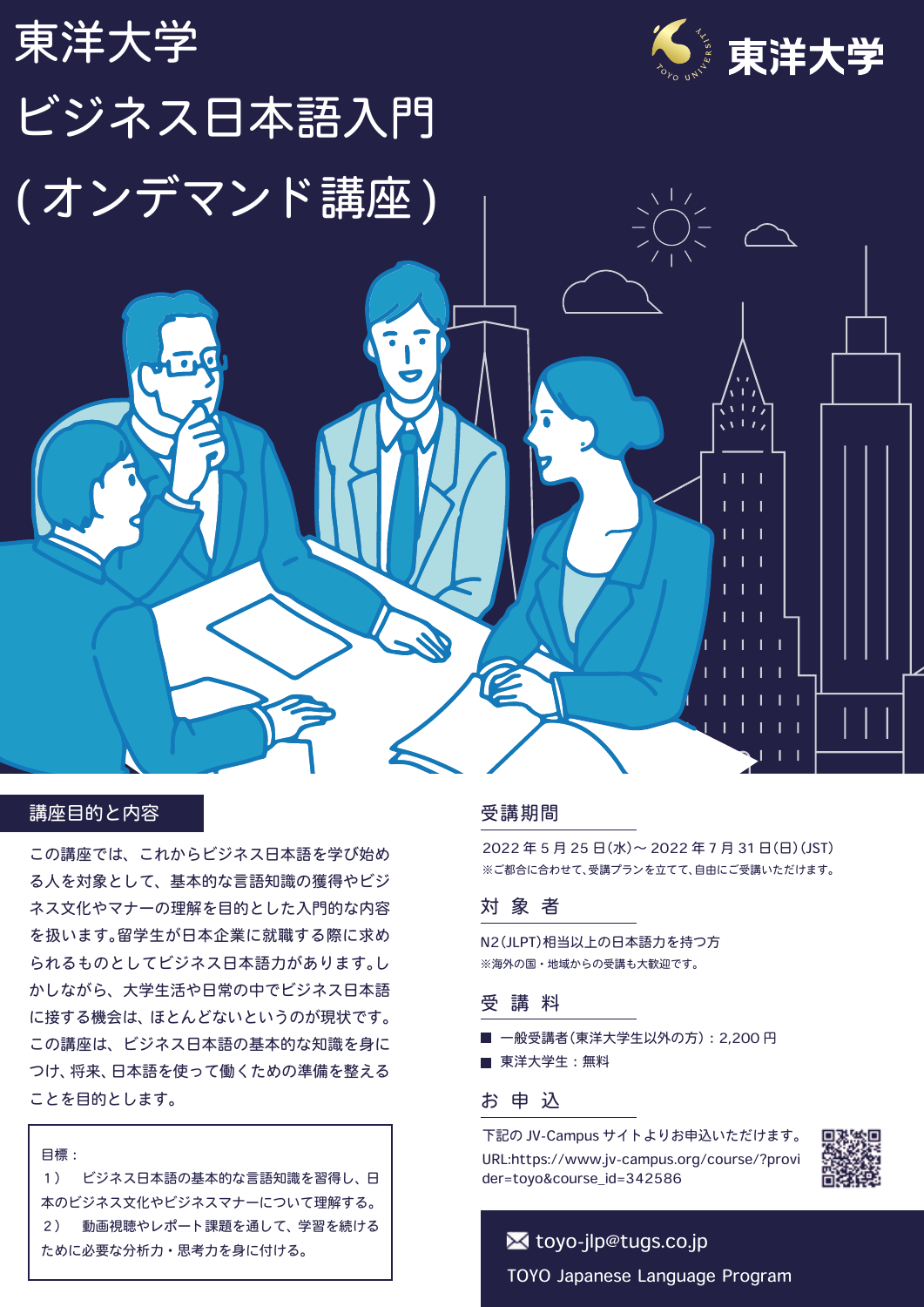# **TOYO UNIVERSITY BUSINESS JAPANESE (ON-DEMAND) COURSE**



 $\overline{1}$  $\mathbf{I}$ 

> $\blacksquare$ T

> $\blacksquare$ т

 $\overline{1}$  $\overline{\phantom{a}}$  $\blacksquare$ T

> $\blacksquare$  $\mathbf{L}$  $\mathbf{I}$

> > - 1  $\mathbf{I}$

 $\mathbf{I}$  $\overline{\phantom{a}}$ 

## COURSE PURPOSE AND DESCRIPTION

This course is aimed at those who are just starting to learn business Japanese, and deals with introductory content aimed at acquiring basic linguistic knowledge and understanding business culture and manners. Business Japanese skill is required for international students to get a job at a Japanese company. However, the current situation is that there are few opportunities to come into contact with business Japanese in university life or daily life. The purpose of this course is to acquire basic knowledge of business Japanese and to prepare for working in Japanese in the future.

#### LEARNING GOALS:

1) Acquire basic linguistic knowledge of business Japanese and understand Japanese business culture and business manners.

2) Acquire the analytical and thinking skills necessary to continue learning through watching videos and reporting tasks.

#### PERIOD

May 25, 2022 ~ July 31, 2022 (JST) ※You are free to make your own course plan and take courses any time within the period.

#### TARGET

Those who have Japanese ability equivalent to N2 (JLPT) or higher.

※Participation from abroad is highly welcomed.

#### FEE

- Non-Toyo University Students: 2,200 Yen
- Toyo University Students: Free

#### COURSE APPLICATION

oyo&course\_id=342586

Please apply from the JV-Campus site below. URL:https://www.jv-campus.org/course/?provider=t

## TOYO Japanese Language Program **X** toyo-jlp@tugs.co.jp